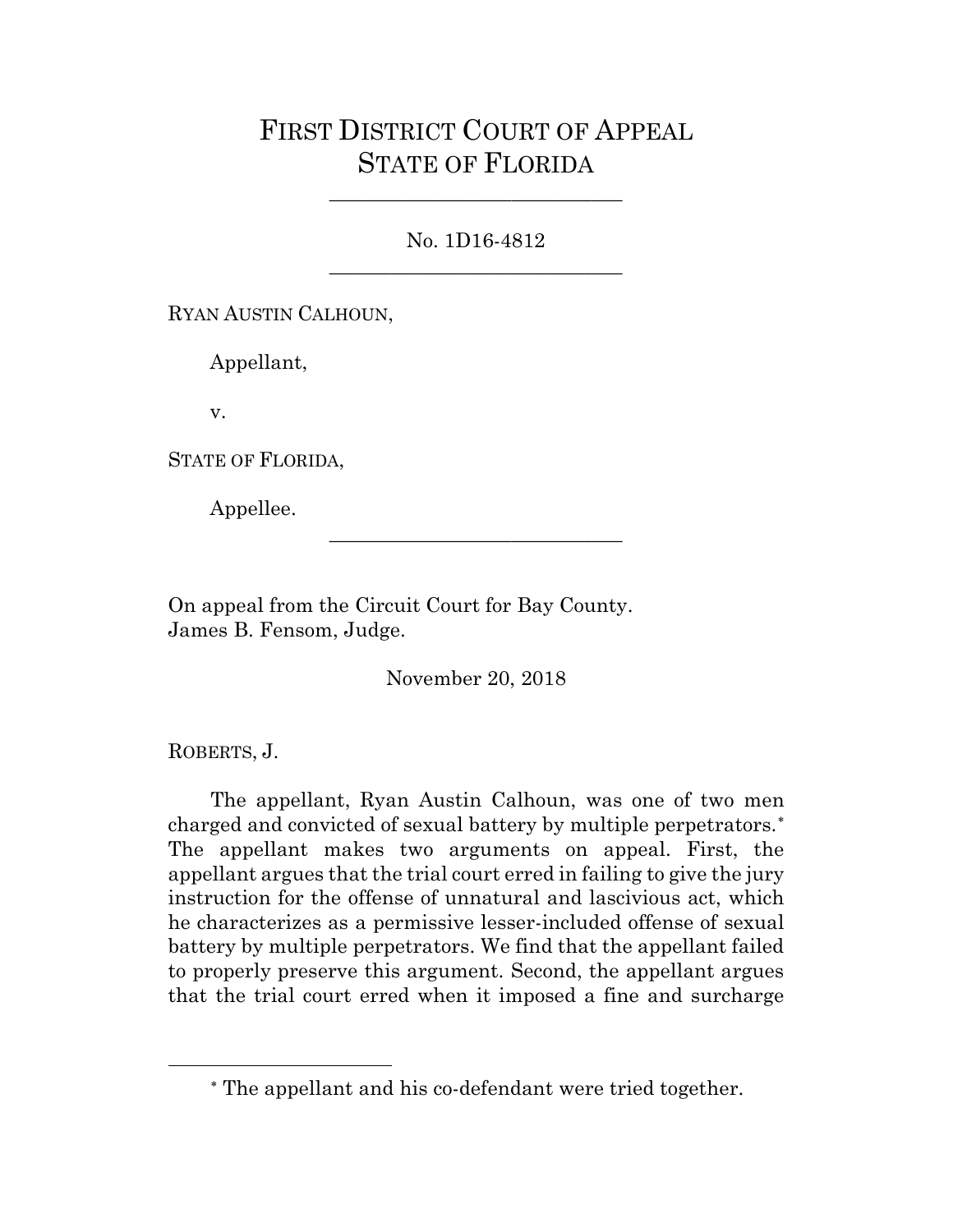without specifically announcing the fine. We agree and are compelled to strike the fine and surcharge.

## *Preservation*

With regards to the appellant's first issue, we find it unpreserved because the ground trial counsel argued at trial was different from the ground he argued in the motion for rehearing. In order to explain how the grounds are different, we first review what this Court has said about lesser-included offenses.

In *Wright v. State*, we explained,

Lesser included offenses fall into two categories: necessary and permissive. Necessarily lesser included offenses are those offenses in which the statutory elements of the lesser included offense are always subsumed within those of the charged offense. Necessarily lesser included offenses are designated Category 1 offenses, whereas permissive lesser included offenses are designated Category 2 offenses. A permissive lesser included offense differs in that it cannot be determined to fall within Category 2 unless both the statutory elements and the facts alleged in the accusatory pleading are consulted.

983 So. 2d 6, 9 (Fla. 1st DCA 2007) (internal citations omitted).

Given this background information on lesser-included offenses, we next examine trial counsel's arguments to the trial court. During a break in the trial, the parties began to discuss jury instructions. Trial counsel stated that the defense may request a jury instruction for the offense of unnatural and lascivious act, but informed the trial court that the offense of unnatural and lascivious act was not a Category 1 or a Category 2 offense. Then, trial counsel explained that the commentary to the jury instruction stated that some sex offenses may be supported by the evidence produced at trial, reaffirmed that an unnatural and lascivious act was not a Category 1 or a Category 2 offense, and requested to wait to further discuss the issue until all the evidence was presented.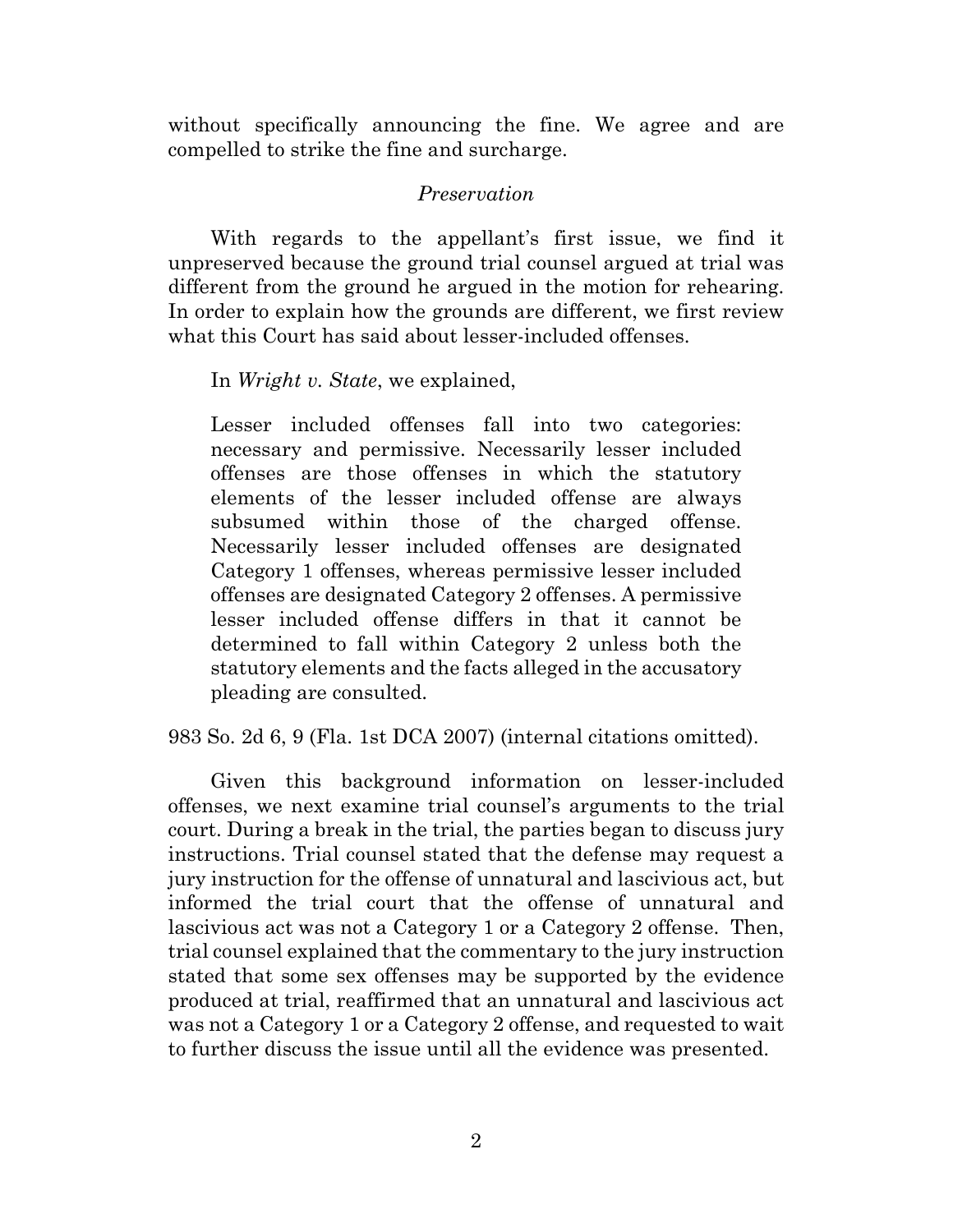Later, during the charge conference, counsel for the codefendant asked the trial court to instruct the jury on all of the lesser-included offenses in addition to the instruction for the offense of unnatural and lascivious act. When the trial court asked for the State's position, the State objected and argued that the requested jury instruction was not for a Category 2 offense. When the trial court asked the appellant's trial counsel if the defense had any issues with the jury instructions, trial counsel simply requested the instruction for unnatural and lascivious act without elaboration. The trial court denied the request. Ten days later, the appellant filed a motion for new trial and argued that the trial court erred when it denied his request to instruct the jury on unnatural and lascivious act because unnatural and lascivious act was a permissive lesser-included offense of sexual battery by multiple perpetrators.

Based on trial counsel's statements to the trial court, we find that the appellant never requested the unnatural and lascivious offense instruction based on the ground that an unnatural and lascivious offense was a permissive lesser-included offense until he filed his motion for new trial. Because the ground stated in the motion for new trial was different from the ground stated to the trial court, the issue is not preserved for appeal. *See Barton v. State*, 704 So. 2d 569, 572 (Fla. 1st DCA 1997) (finding that a defendant waived his argument on the grounds made in a motion for new trial when those grounds were not argued at trial). Accordingly, the appellant's judgment and prison sentence are affirmed.

## *Fine and Surcharge*

With regards to the appellant's second issue on appeal, the State properly concedes error. Discretionary fines must be orally pronounced at sentencing. *Lamoreaux v. State*, 88 So. 3d 379, 381 (Fla. 1st DCA 2012). When the trial court imposes a fine without specifically pronouncing it, the fine and any surcharge on that fine must be struck. *Id.*

During the appellant's sentencing, the trial court announced a lump-sum total of all the court costs and fines it was imposing. Included in the lump-sum total was a \$700.00 fine pursuant to section 775.083, Florida Statutes (2015). Section 775.083 lists all